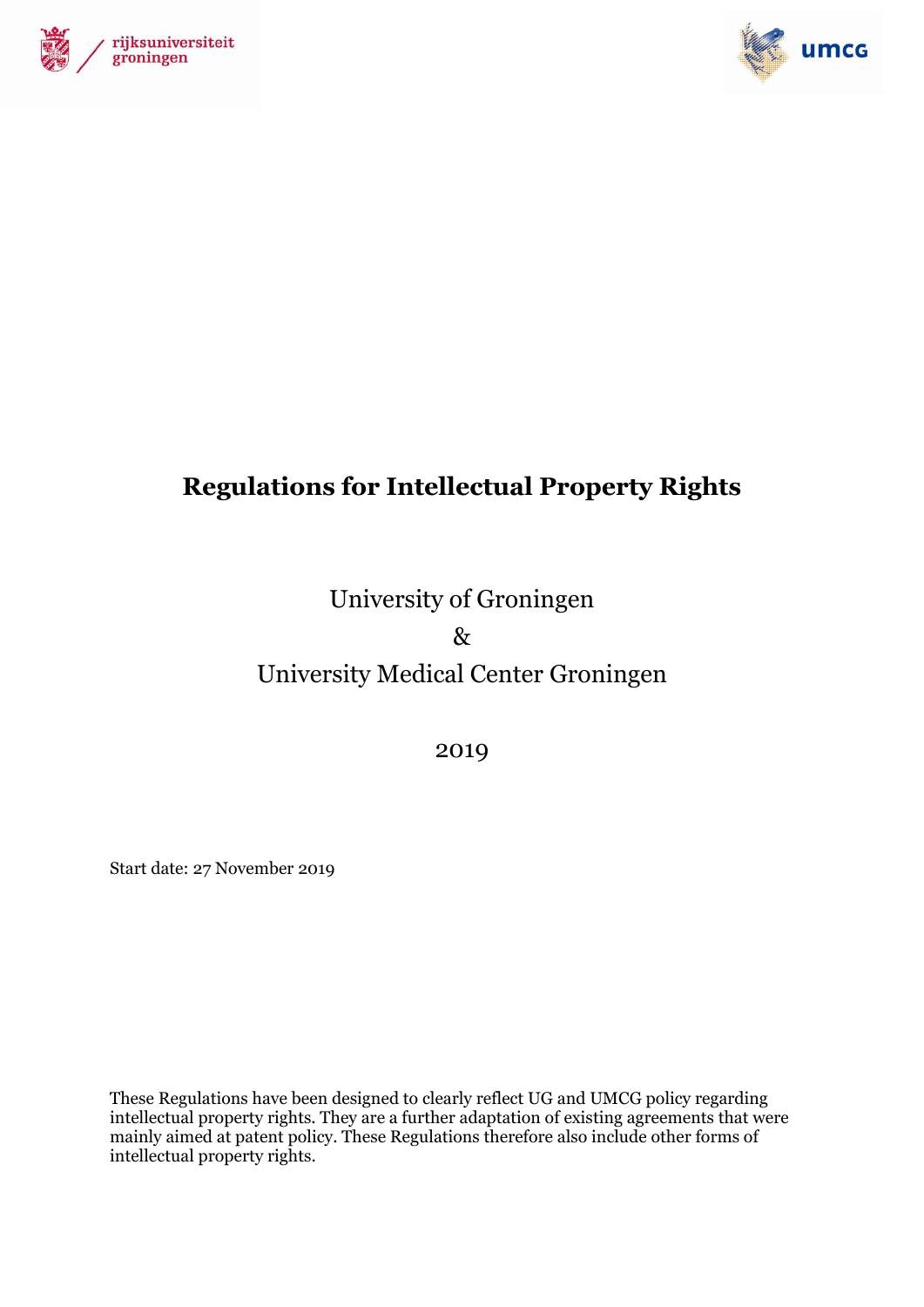# **Table of contents**

| Background           |                                                                    | 3 |
|----------------------|--------------------------------------------------------------------|---|
| Article 1            | Definitions                                                        | 5 |
| Article 2            | Scope of the Regulations                                           | 6 |
| Article 3            | Title-holder                                                       | 6 |
| Article 4            | Notification and IDF                                               | 6 |
| Article <sub>5</sub> | IP Fund                                                            | 6 |
| Article 6            | Verification of market value and possibilities of protection of IP | 6 |
| Article 8            | IPR revenue distribution formula                                   | 7 |
| Article 9            | Publications                                                       | 8 |
|                      | Article 10 Catch-all provision                                     | 9 |
| Article 11           | Official title                                                     | 9 |
|                      |                                                                    |   |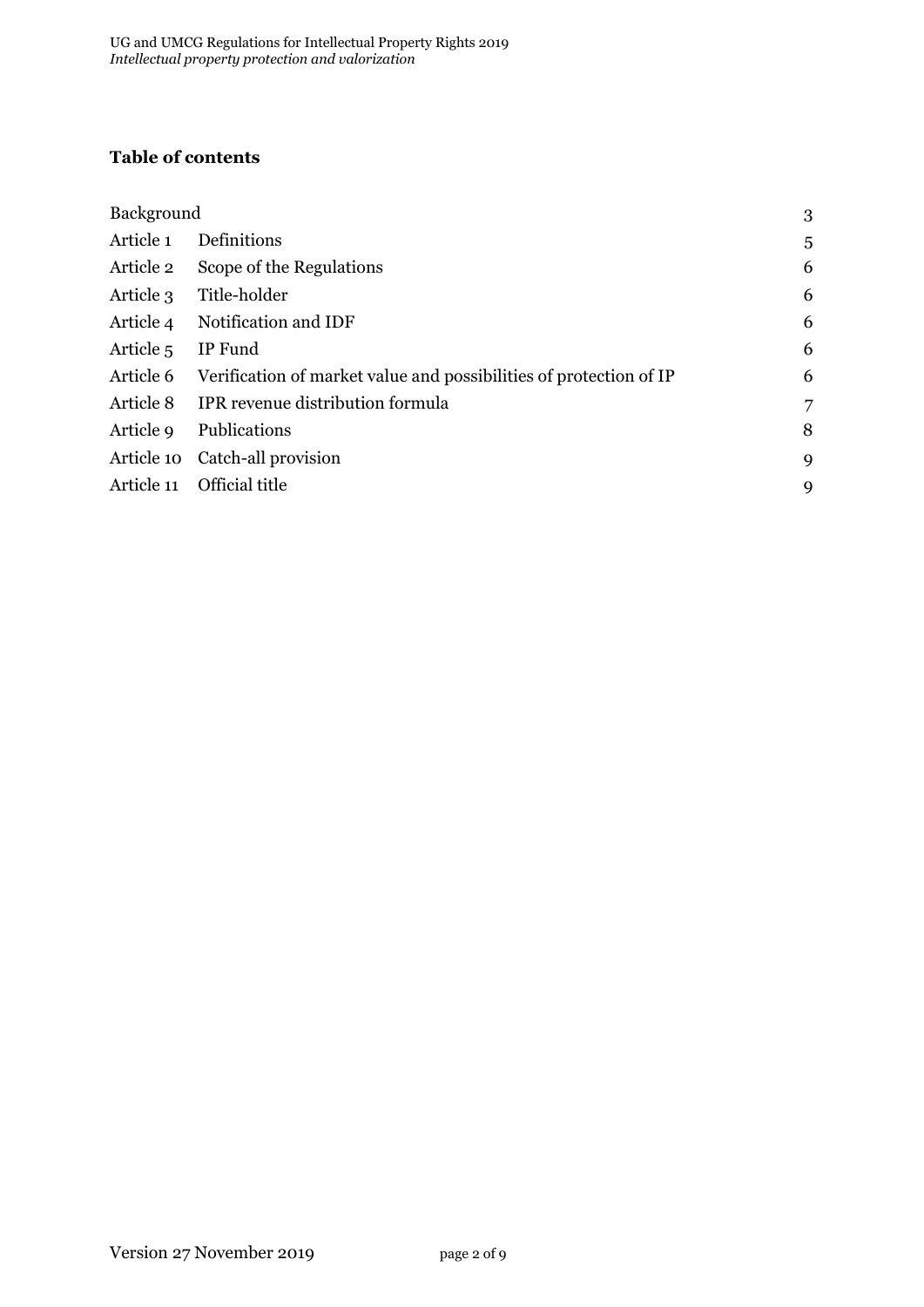

## <span id="page-2-0"></span>**Background**

The University of Groningen (UG) and the University Medical Center Groningen (UMCG, together the UG/UMCG) have an active policy in the area of valorization of knowledge and intellectual property rights following from research, hereafter 'IP' (Intellectual Property). The knowledge may, for instance, consist of software that was developed, important knowhow, an invention, a new and unexpected application of an existing invention, a book that was written, a new trademark or a new design.

For quite some time, the UG/UMCG have been pursuing an unambiguous and welldeveloped policy regarding the valorization of knowledge, in particular regarding patents for technical inventions. Because of technological developments and a rapidly changing market, this policy only directed at patents is no longer adequate. It is therefore necessary for a solid policy including IP that is not included in patents to be adopted. Examples are IP developed by UG/UMCG staff and semi-staff, such as software, know-how, developed trademarks and developed designs.

The UG/UMCG offer their staff the guide 'The Value of Knowledge' as a manual and elaboration on these Regulations. In addition, the UMCG offers its staff the Research Code that also deals with various aspects of IP.

These Regulations contain guidelines for the coordinated handling of all sorts of IP, including the notification of IP to the relevant manager and the distribution of profits from the utilization of IP to those concerned.

#### *The basis: starting points for collaboration with the industry*

For research collaboration, the UG/UMCG use the guidelines for public-private collaborations (PPC) and other modes of transfer of technology of the joint Dutch universities (Association of Universities in the Netherlands, VSNU) and university medical centres (Netherlands Federation of University Medical Centres, NFU). In summary, the starting points are:

- Freedom of publication of own results
- Freedom of follow-up research
- Freedom of follow-up research with third parties
- Freedom of use of IP in teaching
- Competitive payment for commercially-used IP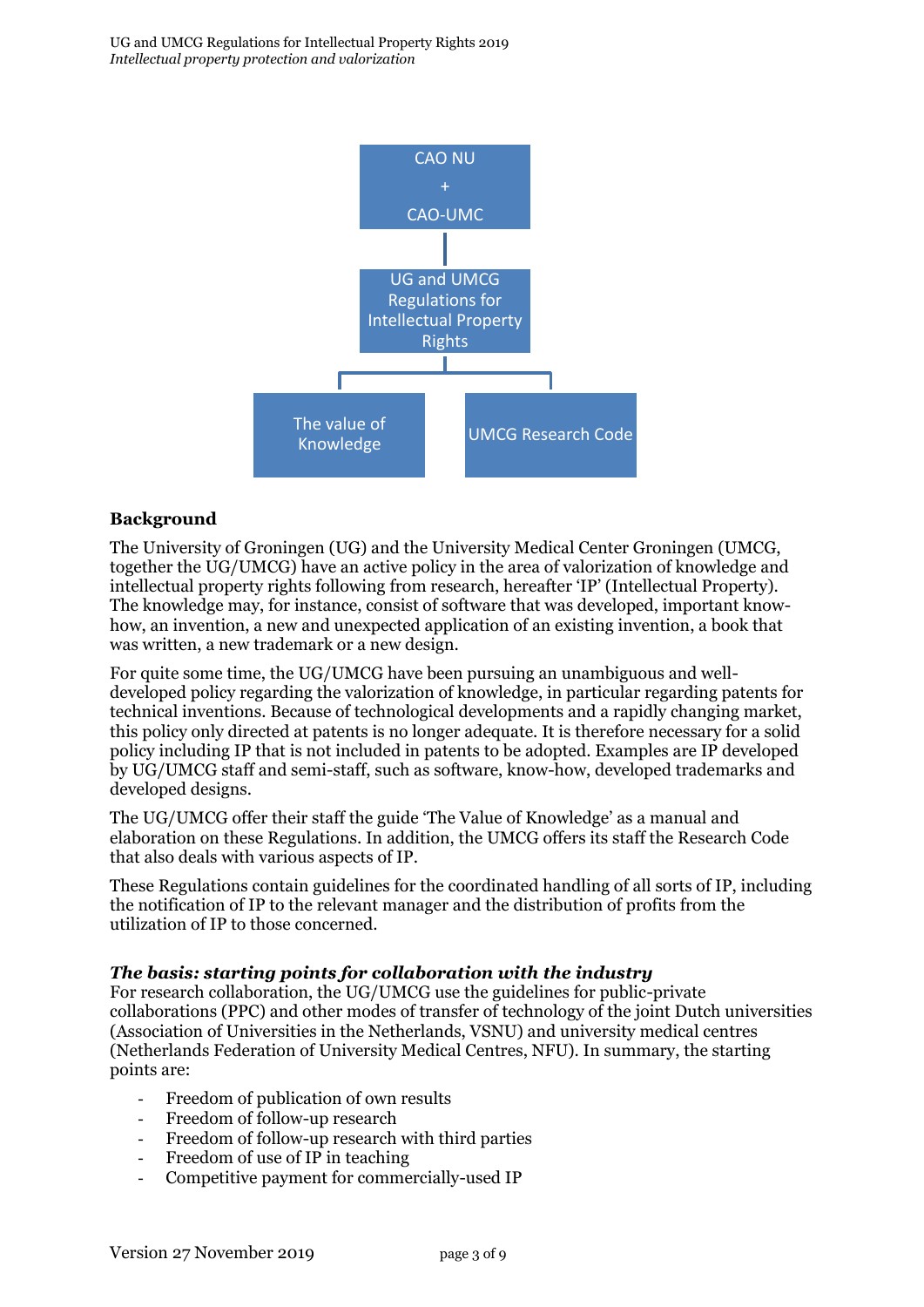- Permission for use subject to an anti-shelving provision
- No obligation to provide background knowledge outside of the research
- No automatic access to future results/IP rights

## *The main points of the Regulations*

The UG/UMCG intellectual property policy is mainly focused on optimizing knowledge valorization and innovation. The following principles are of paramount importance:

#### **1 Public recognition**

The UG/UMCG have the desire to be visible on publications by their staff. This is relevant for the reputation of the UG/UMCG and the staff member involved as it confirms the attention given to valorization and facilitates collaborations, public relations and rankings that are of interest to the University.

#### **2 Fair remuneration**

The UG/UMCG expect fair, competitive payment in the case that  $-$  a part of  $-$  the IP is published under licence, transferred to a company or another third party, or if the IP is used to earn money in another way.

#### *Implementation and monitoring of the Regulations for Intellectual Property Rights*

The Northern Knowledge IP Team (NK-IP Team) will implement the Regulations. The NK-IP Team manages all IP rights of the UG and the UMCG, and implements the monitoring of all associated licence agreements and transfer agreements. The NK-IP Team consists of members of the valorization team of the UG and the UMCG, as defined below (Article 1).

For the establishment of start-ups and spin-off companies of the UG/UMCG, the NK-IP Team cooperates with, among others, RUG Houdstermaatschappij (the UG holding company, RHM), the Triade foundation and Hanzepoort B.V. (Triade Investment). With regard to legal matters, such as, but not limited to, the drafting and reviewing of contract research agreements, the drafting and reviewing of licenses arising from IPR and the negotiation and drafting of collaboration agreements, the NK-IP Team cooperates closely with General and Administrative Legal Affairs (*Algemene en Bestuurlijke Juridische Zaken*, ABJZ), Finance & Control (F&C) and the UG Contract Research Working Group (*werkgroep Derde Geldstroom*), as well as with the Center for Development & Innovation (CDI) and the UMCG Loket Contract Research (contract research desk, LCR).

Considering:

- The Collective Labour Agreement for Dutch Universities (CAO NU),
- The Collective Labour Agreement for Dutch Medical Centres (CAO-UMC),
- The agreements as laid down in the staff employment contracts,<br>The Patents Act (Octrogiust POW)
- The Patents Act (*Octrooiwet*, ROW),
- The Copyright Act (*Auteurswet*, Aw),
- The Higher Education and Research Act (*Wet op het hoger onderwijs en wetenschappelijk onderzoek*, WHW),
- The needs and interests of UG/UMCG staff in the optimal valorization of knowledge and the intellectual property to be protected,

the UG Board of the University (*College van Bestuur*, CvB) and the UMCG Board of Management (*Raad van Bestuur*, RvB) adopt the following Regulations.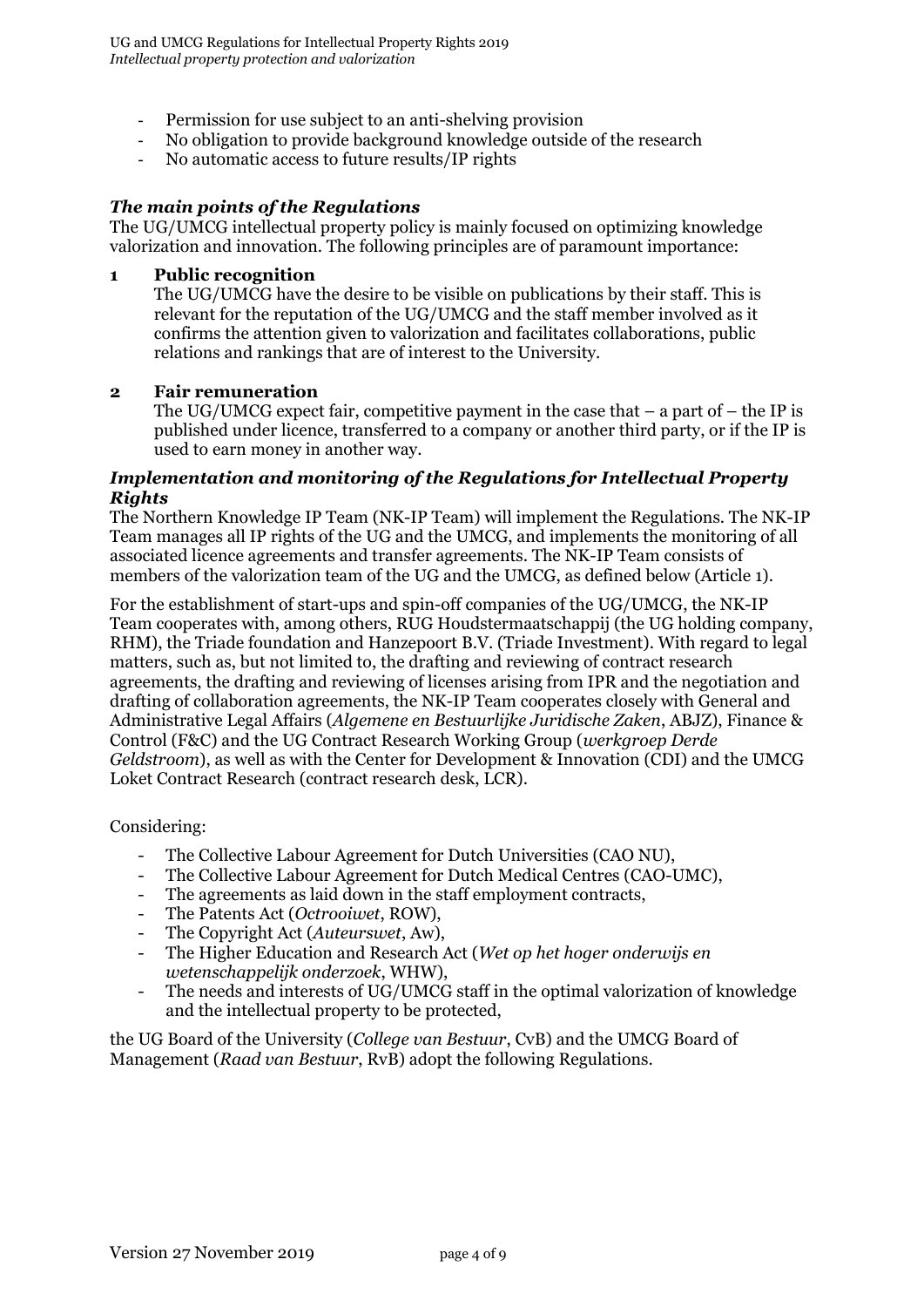<span id="page-4-0"></span>

| Article 1    | <b>Definitions</b>                                                                                                                                                                                                                                                                                                                                                                                                                                                                                                |
|--------------|-------------------------------------------------------------------------------------------------------------------------------------------------------------------------------------------------------------------------------------------------------------------------------------------------------------------------------------------------------------------------------------------------------------------------------------------------------------------------------------------------------------------|
| <b>IDF</b>   | The Invention Disclosure Form which is used by the NK-IP Team serves<br>to describe the invention that was made and to determine who the<br>inventors were.                                                                                                                                                                                                                                                                                                                                                       |
| <b>IPR</b>   | IPR stands for Intellectual Property Rights. IPR cover all rights to various<br>forms of intellectual property (IP); including, but not limited to, patent<br>rights, copyrights, trademark and design rights, topography rights, plant<br>variety rights and database rights. The definition used in these<br>Regulations also refers to the entitlement to, the application for and the<br>actual granting of the intellectual property rights in question insofar as<br>they do not arise by operation of law. |
| Know-how     | Knowledge suitable for exploitation and generated within the UG/UMCG<br>that is so specialized that it is not generally known or easily accessible to<br>persons with similar expertise outside the organization. To be<br>determined according to the circumstances of the case and, in addition,<br>this definition includes such information or knowledge that deserves<br>protection as referred to in the Trade Secrets Act (Wet bescherming<br>Bedrijfsgeheimen), under Article 1 ff.                       |
| <b>Staff</b> | Persons with an employment contract, in the broadest sense of the word,<br>with the UG/UMCG, including fellows and contracted PhD students.                                                                                                                                                                                                                                                                                                                                                                       |
|              | The definition of staff excludes:<br>- PhD scholarship students,<br>- external PhD students,<br>- scholarship PhD students,<br>- students on placement,<br>- visiting researchers, and<br>- students.                                                                                                                                                                                                                                                                                                             |
|              | However, these Regulations also apply to a person of any of the above<br>exceptions who participates in designing, setting up, advising and/or<br>carrying out a UG and/or UMCG research study which may result in IPR,<br>hereinafter referred to as 'semi-staff'. Prior to participation, or if not<br>otherwise possible after the IP has been generated, this person will be<br>asked to sign a statement that they will provide the required cooperation<br>to transfer the IP to the UG and/or the UMCG.    |
| NK-IP Team   | The NK-IP Team consists of members of the valorization team of:                                                                                                                                                                                                                                                                                                                                                                                                                                                   |
|              | the UG:<br>- IP & Business Development (IP&BD),<br>- General and Administrative Legal Affairs (Algemene en<br>Bestuurlijke Juridische Zaken, ABJZ)                                                                                                                                                                                                                                                                                                                                                                |
|              | Northern Knowledge: a merger of the – former – Business Generator<br>٠<br>Groningen (SBGG) foundation and UG Research & Valorization<br>(R&V)                                                                                                                                                                                                                                                                                                                                                                     |
|              | the UMCG: - Center for Development & Innovation (CDI)<br>- Loket Contract Research (LCR)                                                                                                                                                                                                                                                                                                                                                                                                                          |
| Patent       | A patent is an IPS and, pursuant to Article 2 of the Patents Act 1995, has<br>the following meaning: patentable inventions are all inventions in all<br>fields of technology which are new, involve an inventive step and can be<br>applied in the field of industry, with a few exceptions. In these                                                                                                                                                                                                             |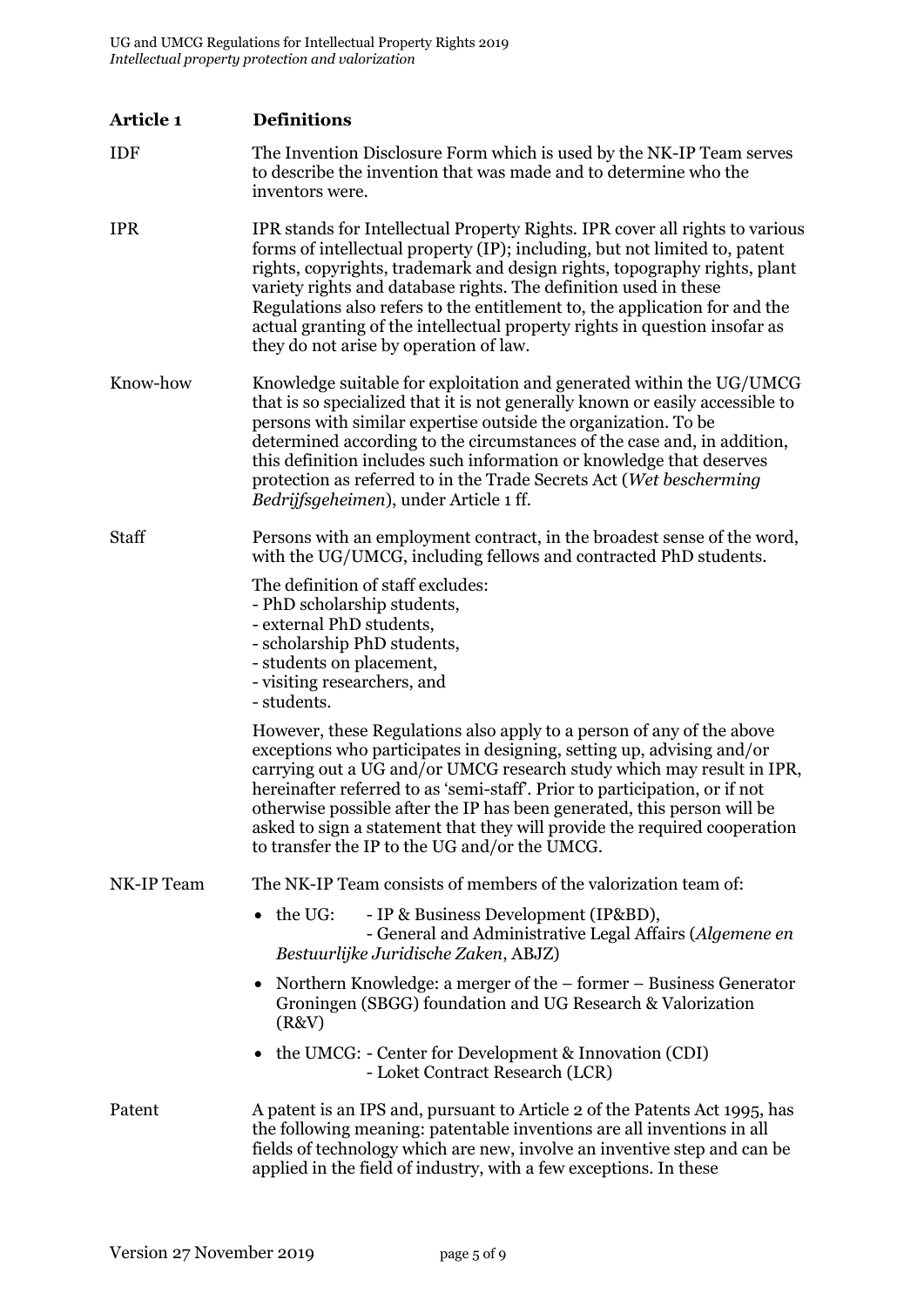Regulations, the definition of patent also covers the application for a patent.

Regulations These University of Groningen & University Medical Center Groningen Regulations for Intellectual Property Rights 2019.

## <span id="page-5-0"></span>**Article 2 Scope of the Regulations**

As from the effective date, these Regulations apply to all IP and the IPR equipped for that purpose that arise from the work of a UG/UMCG staff member or semi-staff member.

## <span id="page-5-1"></span>**Article 3 Title-holder**

The UG and UMCG are the title-holders of all knowledge contained in IP and all IP related to inventions, copyrighted works, including developed software, source codes, algorithms and serious games, trademarks, drawings and designs, topographies, semiconductors and chips resulting from the activities of its staff and semi-staff, as well as to IPR of third parties who have transferred their IPR to the UG and/or the UMCG.

Whether something can be protected by an IPR will be checked by the NK-IP Team on a caseby-case basis.

These Regulations do not apply to the exploitation of academic books and publications, unless agreed otherwise.

## <span id="page-5-2"></span>**Article 4 Notification and IDF**

Each staff member or semi-staff member who carries out activities of which they know or can reasonably be expected to know that exploitable IPR or exploitable know-how may arise must immediately notify the head researcher and the board of the faculty involved as well as send a written notification to the NK-IP Team. UG staff and semi-staff can notify IP & Business Development and UMCG staff and semi-staff can report this to the CDI. If the (semi)staff member has made an invention that may be protected by a patent, they must also complete an IDF for that purpose, to be provided by the NK-IP Team.

## <span id="page-5-3"></span>**Article 5 IP Fund**

The UG and UMCG jointly have established an IP Fund (formerly Patent Fund) that will be managed by the NK-IP Team. The IP Fund offer UG and UMCG staff and semi-staff financial support for the protection and valorization of IP.

#### <span id="page-5-4"></span>**Article 6 Verification of market value and possibilities of protection of IP**

After the NK-IP Team has received the notification from the staff member or semi-staff member, the NK-IP Team will test the developed IP for potential commercial and social value and investigate the corresponding possibility or possibilities for protection.

The NK-IP Team will complete the above verification as soon as possible. If the developed IP qualifies for protection and meets the other conditions set by the NK-IP Team, an application for registration or protection (trademark, design, patent) will subsequently be filed. The staff member or semi-staff member will be closely involved in this process. To this end, if necessary and after approval of the CvB<sup>1</sup>, the IP Fund will be called upon for the financial

<u>.</u>

<sup>&</sup>lt;sup>1</sup> Mandate RvB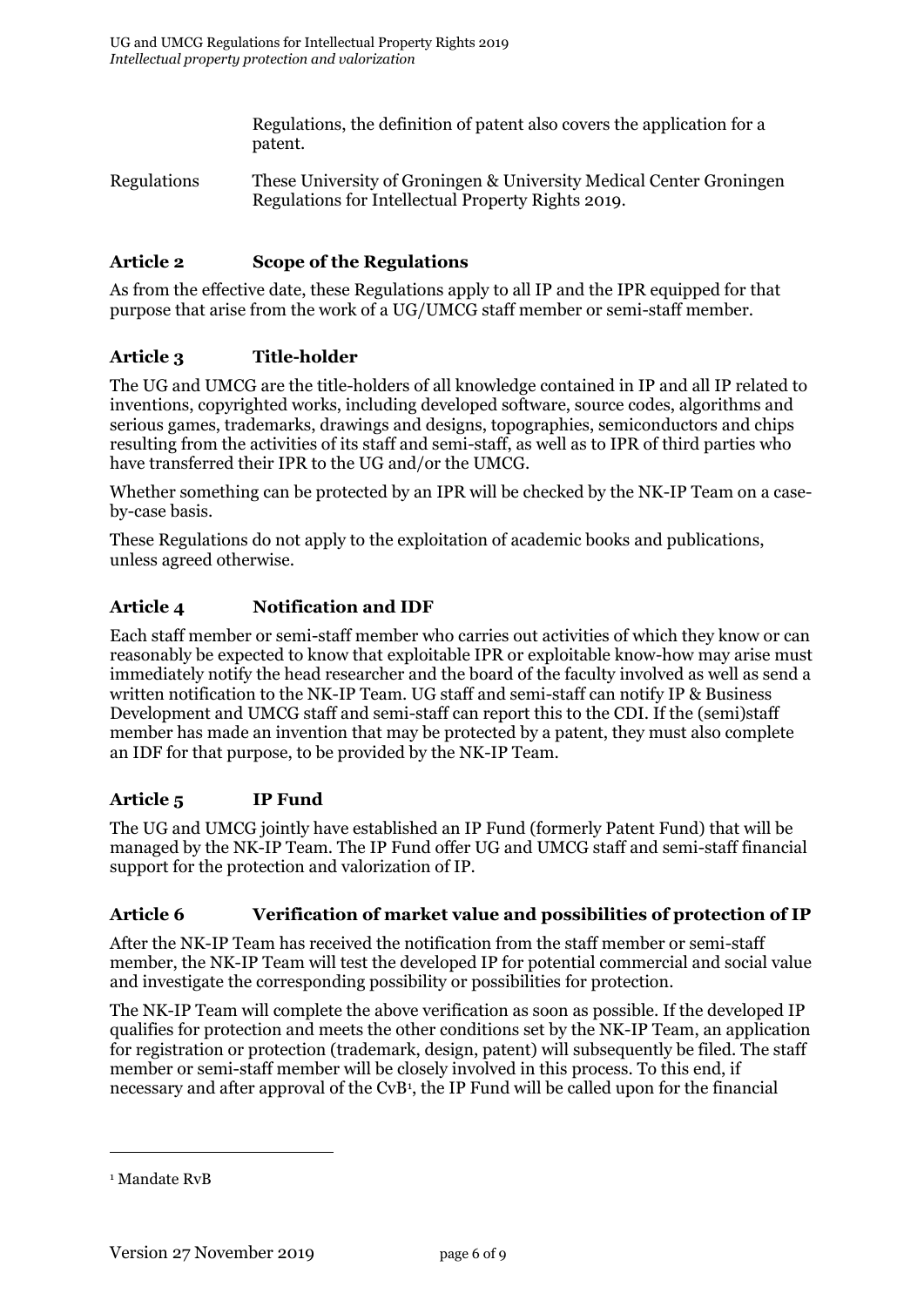resources needed. In the case of a joint invention with a third party, tailor-made agreements on the actual distribution of the costs will be made.

If the NK-IP Team, in consultation with the staff member(s) or the semi-staff member(s), decides to have a patent application drawn up and submitted, the NK-IP Team will endeavour to license the patent or transfer it to an established market party for commercial exploitation within the next 30 months. The IPR can also be licensed or transferred to a third party such as a start-up or a UG/UMCG start-up, spin-off or spin-out to be (still) established for this purpose. Staff member(s) and semi-staff member(s) must work closely together with the NK-IP Team and support them with their specific expertise.

In all cases, the UG/UMCG reserves the right to continue to use the developed IP for teaching purposes and non-commercial research.

If the developed IP is eligible for protection by any other IPR, the NK-IP Team will discuss the options for protection and valorization with the (semi)staff member and whether resources from the IP fund can be used for this purpose. This also applies to the exploitable know-how. The level of resources available for the valorization of the IP will be determined on a case-by-case basis.

Staff and semi-staff are allowed to refrain from using the financial resources from the IP fund. However, even if a staff member or semi-staff member decides to finance the protection of IP from their own resources, the IP remains the property of the UG/UMCG and must be reported to the NK-IP Team in good time, i.e. before submission (Article 4). In the case of revenues, the standard distribution formula in accordance with Article 8 will apply. The distribution formula of Article 8 equally applies in case of a difference of opinion, especially if a staff member or semi-staff member wishes to keep or maintain the IPR contrary to the advice of the NK-IP Team and with their own financing.

## **Article 7 Contribution to costs of IP protection**

If the IP Fund is called upon, the department in which the staff member or semi-staff member concerned works must contribute 25% of the external costs with a maximum contribution of  $\epsilon$  2,500 per instance.

# <span id="page-6-0"></span>**Article 8 IPR revenue distribution formula**

The revenues from exploited IPR will be reduced by the investments made by the IP Fund (or otherwise) for the application and maintenance of the protected IP and the IP to be protected.

The net revenue that the UG/UMCG receive from the exploitation of the protected IP will be distributed as follows:

- **25%** of the net income from this exploitation goes to the (former) UG/UMCG staff member(s) or semi-staff member(s) concerned who has/have been designated as the inventor(s) or author(s) of the protected IP privately.
- **50%** of the net income goes to the faculty or department where the (former) UG/UMCG staff member(s) or semi-staff member(s) who has/have been designated as the inventor(s) or author(s) of the protected IP is/are (or was/were) employed.

Of which:

 50% will benefit the research group of the staff member or semi-staff member within the faculty(s) and/or department(s) involved. If the size of a research group is unclear, the CvB and/or the RvB, either or not in consultation with the head of the faculty or sector concerned, will decide on the size of that research group or department;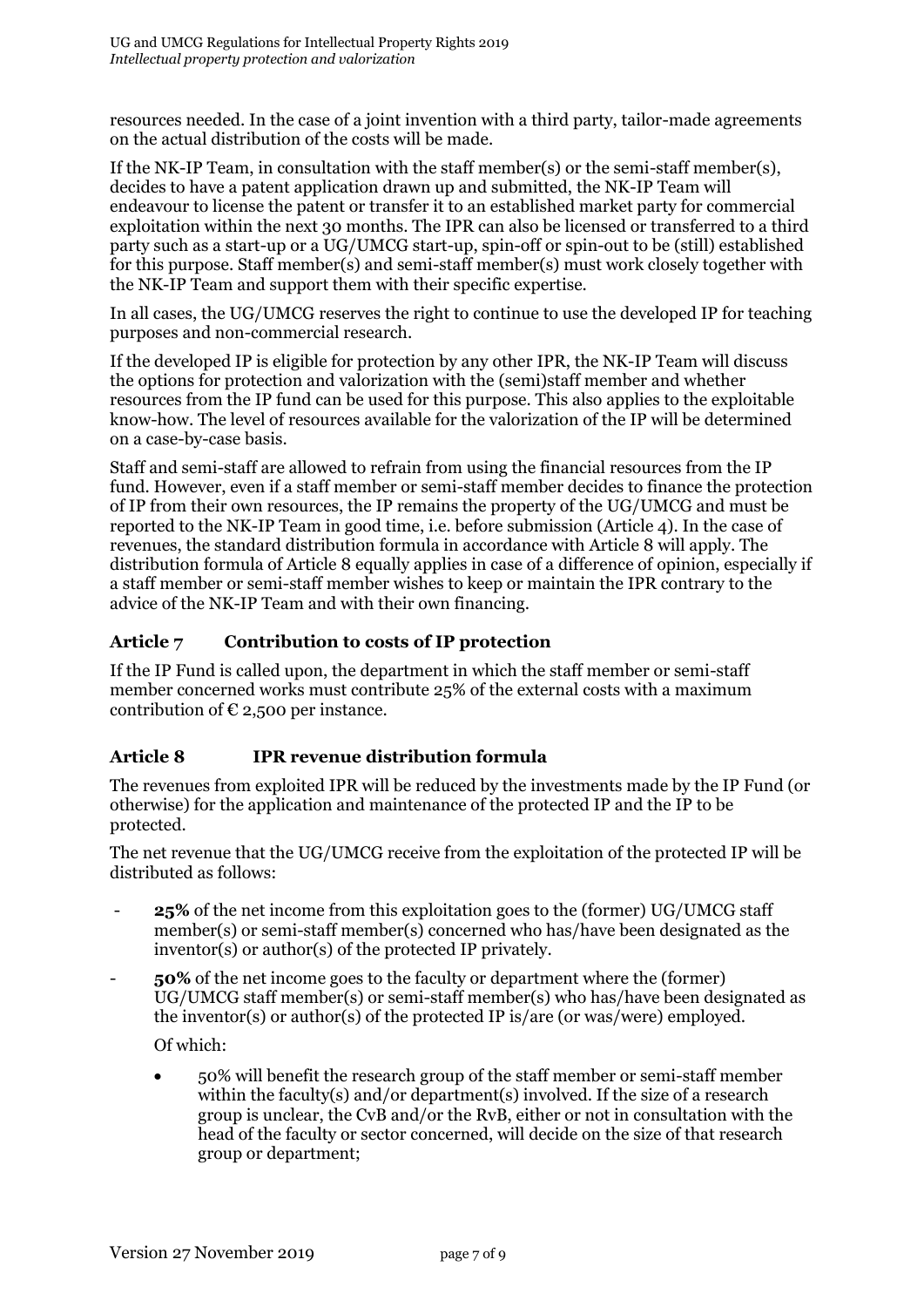- 50% is, in principle, intended for the general faculty/departmental budget of the UG/UMCG staff member or semi-staff member. Faculties and departments are free to decide what this amount is spent on. Faculties and departments may also decide to have this amount benefit the research group concerned or the (former) UG/UMCG staff member(s) or semi-staff member(s) who has/have been designated as the inventor(s) or author(s) of the protected IP privately.
- 25% will benefit the IP Fund.

The NK-IP Team will be responsible for the payment of the amounts in accordance with the above-mentioned distribution formula.

The staff member or semi-staff member will receive the remuneration in accordance with the distribution formula for the entire period that they have been connected to the UG/UMCG and will retain the right to the remuneration after their departure or retirement or, in the event of death, their heirs, for the duration of the specified period. In addition to revenues, the remuneration may consist of shares in a spin-off company based on the IPR, provided that this also complies with the most recent regulations on additional activities of the UG and/or the UMCG.

The NK-IP Team will submit any proposals for the distribution of incomes from IPR to the CvB. The UG CvB will decide on the final distribution formula, if needed in consultation with the UMCG RvB.

Within the UG and/or the UMCG, administrative decision-making with regard to an alternative distribution will take place on a case-by-case basis. In the case of net income from NWO Applied and Engineering Sciences (formerly Technology Foundation STW) projects, an adjusted distribution formula, aimed at the equal treatment of staff and semi-staff with regard to the 25% inventors' bonus, will apply in any case.

The NK-IP Team will facilitate the UG/UMCG staff and semi-staff free of charge. However, in case of net revenues, the hours of the NK-IP Team specifically intended for the project in question can be reimbursed from (exclusively) the 25% faculty part.

## <span id="page-7-0"></span>**Article 9 Publications**

In order to properly protect the generated IP, in each individual situation, a consideration will be made about the timing of publication of all articles and communications, including academic, related to the generated IP. This will be done in close consultation between the staff member(s) and semi-staff member(s) involved and the NK-IP Team. Staff and semi-staff should be prepared to postpone an academic publication until after protection of the related IP has been arranged. An attempt will always be made to find a balance between the academic freedom with regard to publishing knowledge on the one hand and the interests of the UG/UMCG with regard to valorization on the other hand.

In the case of a patent application, the (former) UG/UMCG staff member(s) or semi-staff member(s) who has/have been designated as the inventor(s) or author(s) of the protected IP is/are not permitted to disclose the content of this patent application prematurely, i.e. within the first 18 months after submission of the application. The invention must remain secret until after the official publication of the patent after 18 months. Details of the invention may not be shared with third parties without the consent of the NK-IP Team and a previously signed confidentiality statement drawn up by the NK-IP Team for that purpose. In consultation, these rules may be deviated from in so far as other IPRs are concerned.

How staff and semi-staff specify their IP in databases such as Pure must be done in accordance with a uniform policy. The NK-IP Team checks the data entered and corrects it if needed.